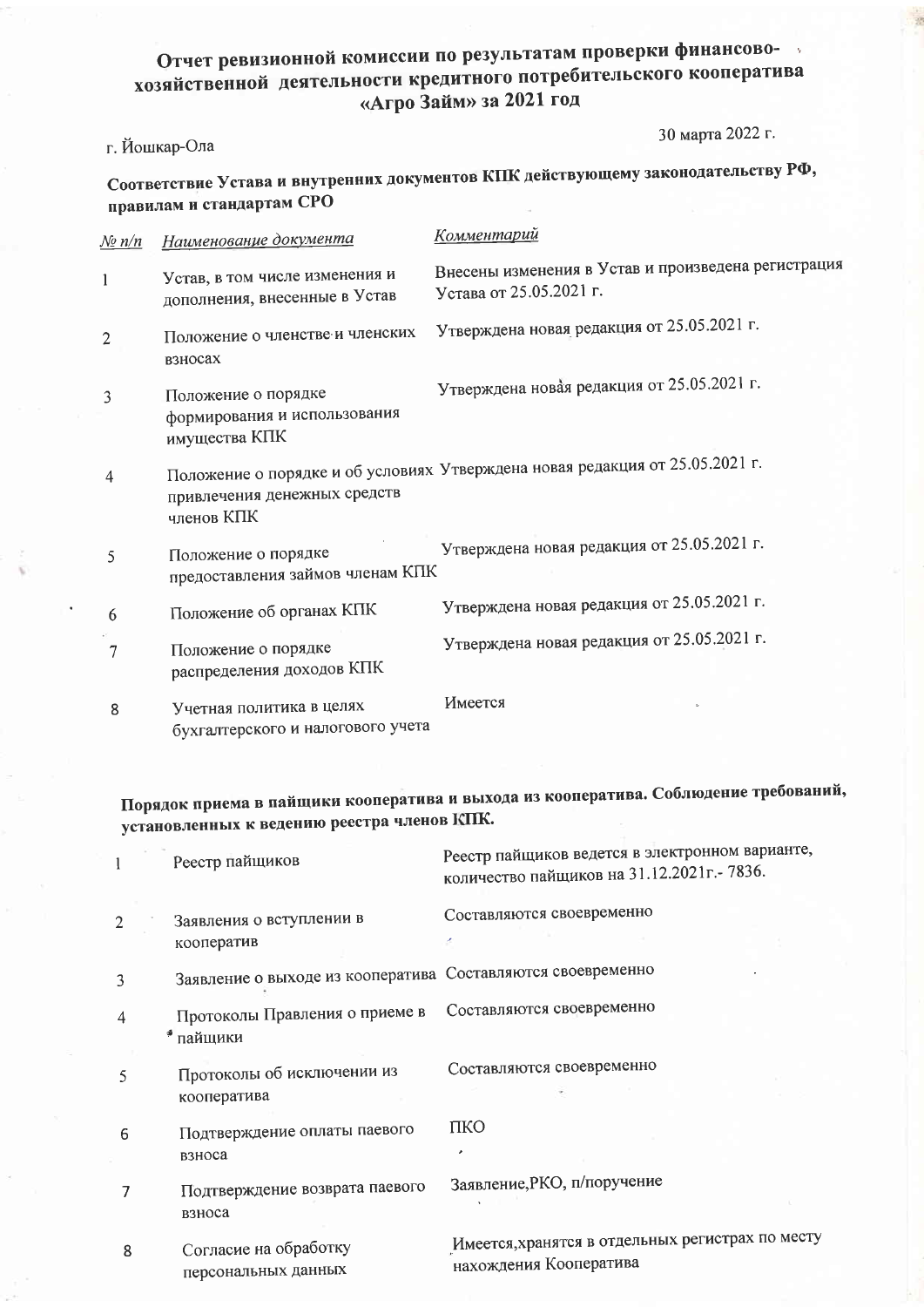Деятельность КПК : объединение паенакоплений (паев) и привлечения денежных средств пайщиков и выдачи займов членам кооператива. Выявление фактов выдачи займов лицам, не являющимся его членами.

| 1              | видов сбережений и размер<br>компенсации                                                                | Протоколы Правления об установлении Изменения процентных ставок оформляется<br>своевременно протоколом правления, вся<br>информация регулярно обновляется и доступна в<br>открытом доступе на сайте КПК. Процентные ставки<br>по сбережениям едины для всех членов КПК и<br>соответствуют нормативу стандартов СРО. |
|----------------|---------------------------------------------------------------------------------------------------------|---------------------------------------------------------------------------------------------------------------------------------------------------------------------------------------------------------------------------------------------------------------------------------------------------------------------|
| $\overline{2}$ | ставок по займам                                                                                        | Протоколы Правления об утверждении Изменения процентных ставок оформляется<br>своевременно протоколом правления. ПСК по<br>потребительским займам не превышает предельное<br>значение, установленное Банком России                                                                                                  |
| 3              |                                                                                                         | Договора передачи личных сбережений Договор передачи оформляется в письменном виде,<br>соответствует ФЗ-190, стандарту СРО, Положению<br>КПК о порядке и об условиях привлечения денежных<br>средств пайщиков.                                                                                                      |
| 4              | Заявления на досрочный возврат<br>сбережений                                                            | Имеются                                                                                                                                                                                                                                                                                                             |
| 5              | Соглашения о добровольном паевом<br>взносе                                                              | Имеются                                                                                                                                                                                                                                                                                                             |
| 6              | Заявления о выдаче займа                                                                                | Заявление о выдаче займа соответствует требованиям<br>$\Phi$ 3-190, $\Phi$ 3-353                                                                                                                                                                                                                                    |
| 7              | Анкета заемщика                                                                                         | Имеется                                                                                                                                                                                                                                                                                                             |
| 8              | Согласие на получение кредитных<br>отчетов из БКИ/предоставление<br>информации в БКИ                    | Имеется                                                                                                                                                                                                                                                                                                             |
| 9              | Решения о выдаче займа                                                                                  | Оформляется решением комитета по займам на<br>регулярной основе                                                                                                                                                                                                                                                     |
| 10             |                                                                                                         | Форма Общие условия договора займа Соответствует ФЗ-353 изменения вносятся<br>своевременно                                                                                                                                                                                                                          |
| 11             | Договоры займа (Индивидуальные<br>условия)                                                              | Соответствует ФЗ-353, внесены изменения с учетом<br>рекомендаций ЦБ РФ                                                                                                                                                                                                                                              |
| 12             | Доверенности сотрудников,<br>уполномоченных подписывать от<br>имени Кооператива договора с<br>пайщиками | Имеются, сроки полномочий соответствуют                                                                                                                                                                                                                                                                             |
|                |                                                                                                         | Бухгалтерский учет. Своевременность и правильность учета первичной документации                                                                                                                                                                                                                                     |
| $\mathbf{1}$   | Договора о материальной<br>ответственности                                                              | Имеются                                                                                                                                                                                                                                                                                                             |
| $\overline{c}$ | Кассовые документы (пко, рко,<br>отчеты кассира, кассовые книги)                                        | Кассовые документы                                                                                                                                                                                                                                                                                                  |
| 3              | Выписки по расчетному счету                                                                             | В наличии                                                                                                                                                                                                                                                                                                           |
| 4              | Авансовые отчеты                                                                                        | В наличии                                                                                                                                                                                                                                                                                                           |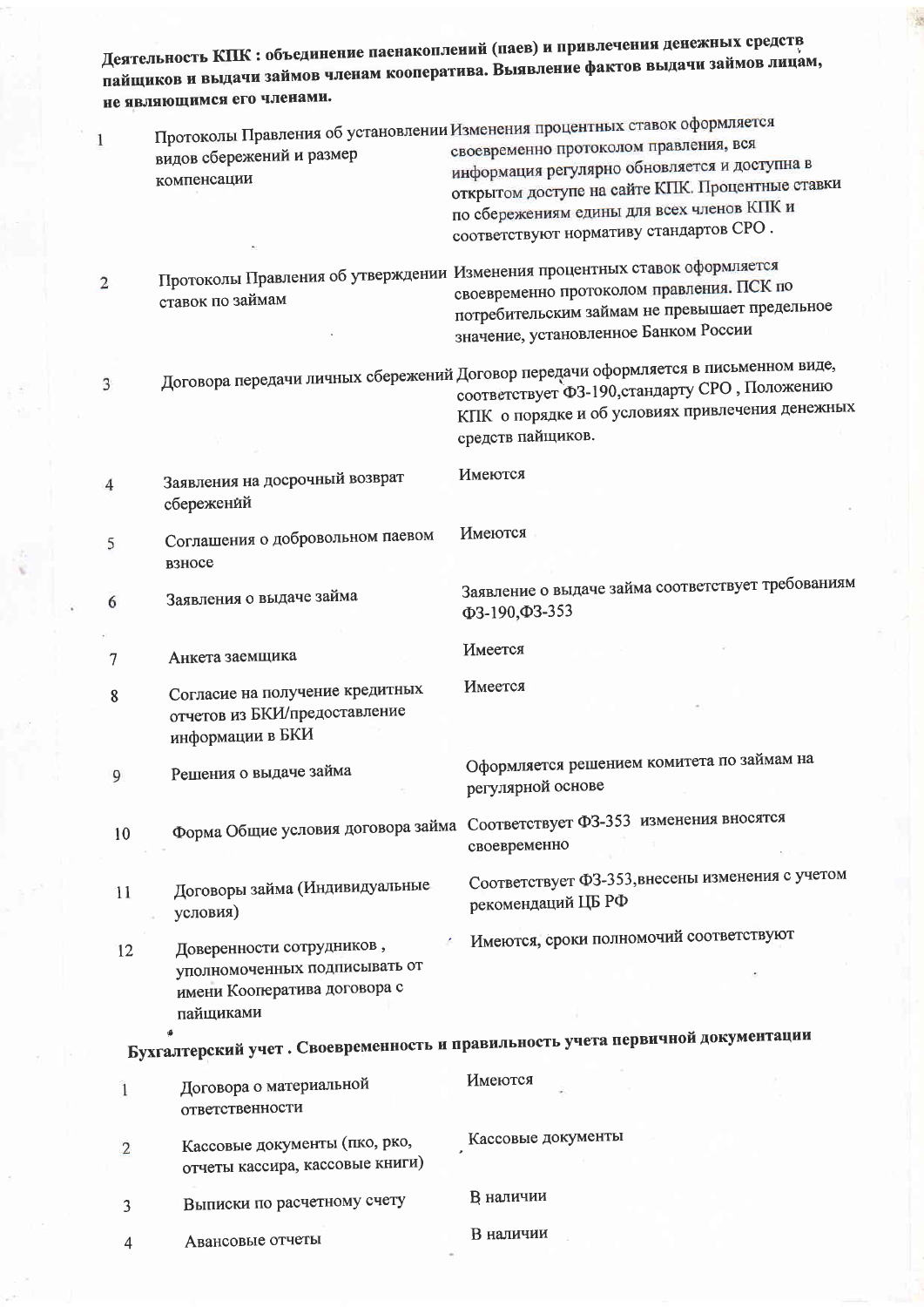| 5              | Акты оказанных услуг                                            | В наличии<br>ų.                                                                                                                                                                               |
|----------------|-----------------------------------------------------------------|-----------------------------------------------------------------------------------------------------------------------------------------------------------------------------------------------|
| 6              | Документы по расчету оплаты труда                               | В наличии                                                                                                                                                                                     |
| $\overline{7}$ | Сметы доходов и расходов и отчеты<br>об их исполнении           | Имеются, утверждены общим собранием                                                                                                                                                           |
|                | своевременность их предоставления.                              | Бухгалтерская, налоговая отчетность, отчетность в СРО. Правильность составления,                                                                                                              |
| 1              | Налоговые декларации                                            | Сдаются своевременно, что подтверждается<br>квитанциями о приеме                                                                                                                              |
| 2              | Отчетность по страховым фондам                                  | Сдаются своевременно, что подтверждается<br>квитанциями о приеме                                                                                                                              |
| 3              | Отчетность в СРО                                                | Сдается в срок, что подтверждается отметками СРО                                                                                                                                              |
| 4              | Бухгалтерская (финансовая)<br>отчетность                        | Отчет проверен, сдается своевременно, что<br>подтверждается квитанциями о приеме                                                                                                              |
| 5              | Аудиторское заключение                                          | Договор на проведение аудита БФО № 1/22 заключен с<br>ООО «АУДИТОРСКАЯ КОМПАНИЯ «ПРАКТИКА» от<br>18.02.2022г. В аудиторском заключении выражено<br>немодифицированное мнение от 30.03.2022 г. |
|                | Кадровое делопроизводство                                       |                                                                                                                                                                                               |
| 1              | Штатное расписание, приказ об<br>утверждении Штатных расписаний | В наличии                                                                                                                                                                                     |
|                |                                                                 | В напичии                                                                                                                                                                                     |

В наличии

В наличии

В наличии

В наличии

В наличии

- Правила внутреннего трудового  $\overline{2}$ распорядка
- Приказы по кадрам (премировние,  $\overline{3}$ отпуска и др)

Положение об оплате труда  $\overline{4}$ 

Табеля учета рабочего времени 5

Листки нетрудоспособности 6

Заявления работников, Приказы о  $\overline{7}$ приеме и увольнении сотрудников

В наличии Трудовые договоры 8

- В наличии Должностные инструкции 9
- Личные карточки сотрудников, личные В наличии 10 •дела работников

#### Заполнение трудовых книжек 11

Соответствует ТК РФ, хранятся в головном офисе

Утверждаются общим собранием, правлением,

единоличным исп.органом в пределах компетенции

# Делопроизводство и документооборот

Правила и Положения  $\overline{1}$ 

Приказы (распоряжения) по основной имеются  $\overline{2}$ деятельности

Протоколы и Решения органов  $\overline{3}$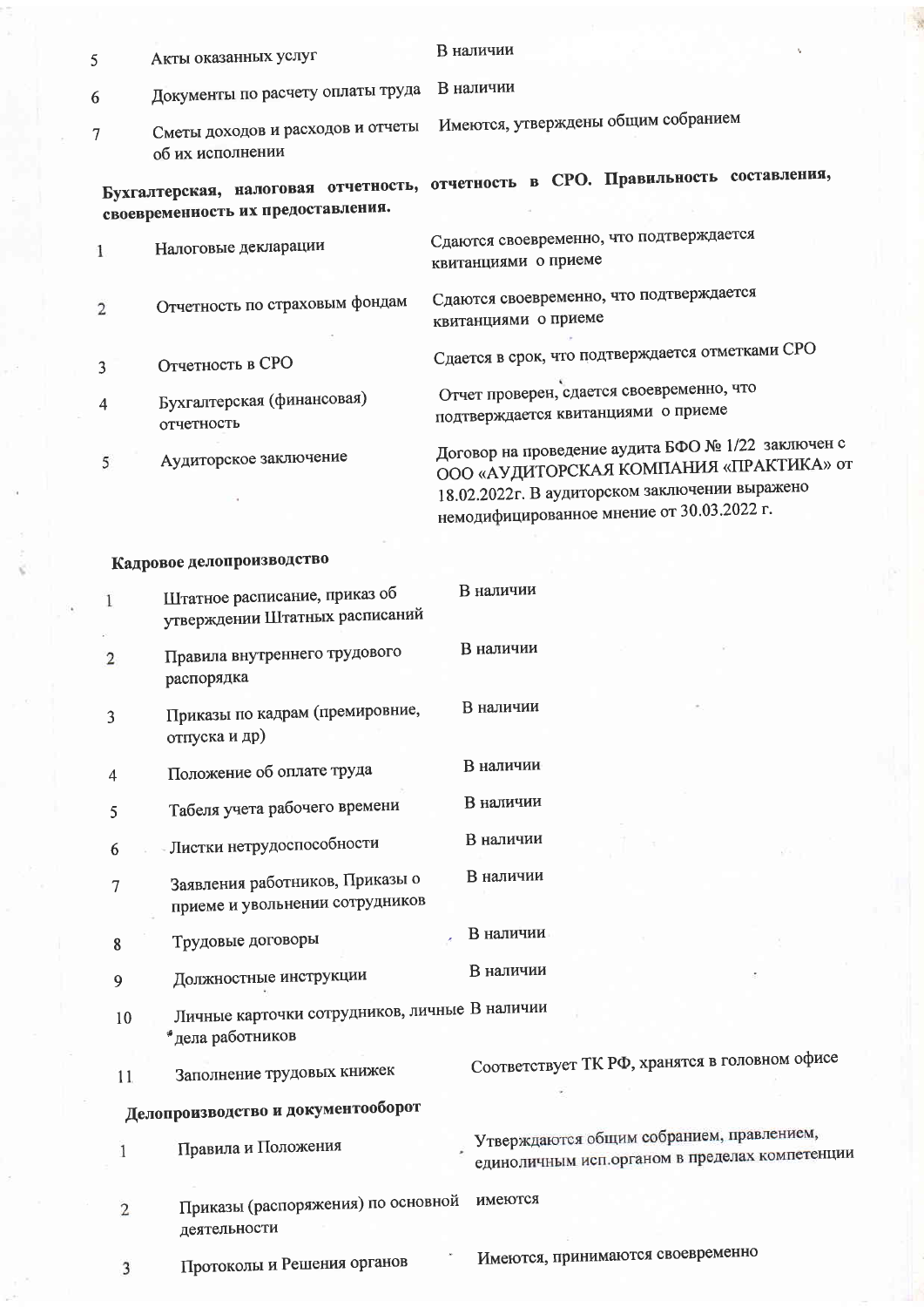|                | кооператива                                                                                                                                                                                                  | ¥                                                                                                                                                                                           |
|----------------|--------------------------------------------------------------------------------------------------------------------------------------------------------------------------------------------------------------|---------------------------------------------------------------------------------------------------------------------------------------------------------------------------------------------|
| 4              | Исходящая и входящая<br>корреспонденция                                                                                                                                                                      | Хранятся обособленно                                                                                                                                                                        |
| 5              | Журнал регистрации корреспонденции Журналы учета в наличии                                                                                                                                                   |                                                                                                                                                                                             |
| 6              | Общехозяйственные договоры, в т.ч.<br>договоры аренды                                                                                                                                                        | В наличии, сроки договоров аренды актуальны                                                                                                                                                 |
|                | Исполнение 115-ФЗ                                                                                                                                                                                            |                                                                                                                                                                                             |
| $\mathbf{1}$   | Правила внутреннего контроля<br>(ПВК), включая старые редакции                                                                                                                                               | Имеются, обновляются своевременно                                                                                                                                                           |
| 2              | Приказ директора об утверждении<br>действующей редакции ПВК                                                                                                                                                  | Имеются на каждую редакцию ПВК                                                                                                                                                              |
| 3              | Приказ о назначении специального<br>должностного лица (СДЛ)                                                                                                                                                  | В наличии                                                                                                                                                                                   |
| 4              | Сертификаты (дипломы,<br>организацией, подтверждающие<br>прохождение обучения специальным<br>должностным лицом, директором,<br>главным бухгалтером, иными лицами,<br>перечисленными в Перечне<br>сотрудников | Имеются на СДЛ, обновляются своевременно раз в<br>свидетельства), выданные обучающей год; а также на директора (единоличного<br>исполнительного органа) и главного бухгалтера               |
| 5              | Журнал учета прохождения<br>сотрудниками организации обучения<br>в целях противодействия легализации<br>(отмывания) доходов, полученных<br>преступным путем, и<br>финансированию терроризма                  | Имеются                                                                                                                                                                                     |
| 6              | Отчеты специального должностного<br>лица                                                                                                                                                                     | имеются                                                                                                                                                                                     |
| 7              | Анкеты, опросники пайщиков<br>Кооператива                                                                                                                                                                    | Имеются, обновляются в соответствии с ПВК                                                                                                                                                   |
|                |                                                                                                                                                                                                              | Правомочность решений, принятых общим собранием членов Кооператива                                                                                                                          |
| 1              | Решение о созыве общего собрания Имеется<br>членов кредитного кооператива<br>(пайщиков).                                                                                                                     |                                                                                                                                                                                             |
| $\overline{2}$ | <u>4</u> Уведомление о созыве общего<br>собрания членов кредитного<br>кооператива (пайщиков)                                                                                                                 | Уведомление размещается на сайте КПК, в уголках<br>пайщика по месту нахождения обособленных<br>подразделений и посредством отправки sms сообщения<br>на телефонный номер указанный пайщиком |
| 3              | Сметы доходов и расходов на<br>утверждение                                                                                                                                                                   | В наличии, утверждены                                                                                                                                                                       |
| 4              | Бюллетени для голосования                                                                                                                                                                                    | имеются                                                                                                                                                                                     |
| 5              | Протокол об итогах голосования,<br>подписываемый членами счетной<br>комиссии                                                                                                                                 | Соответствует на примере общего собрания по выбору<br>уполномоченных                                                                                                                        |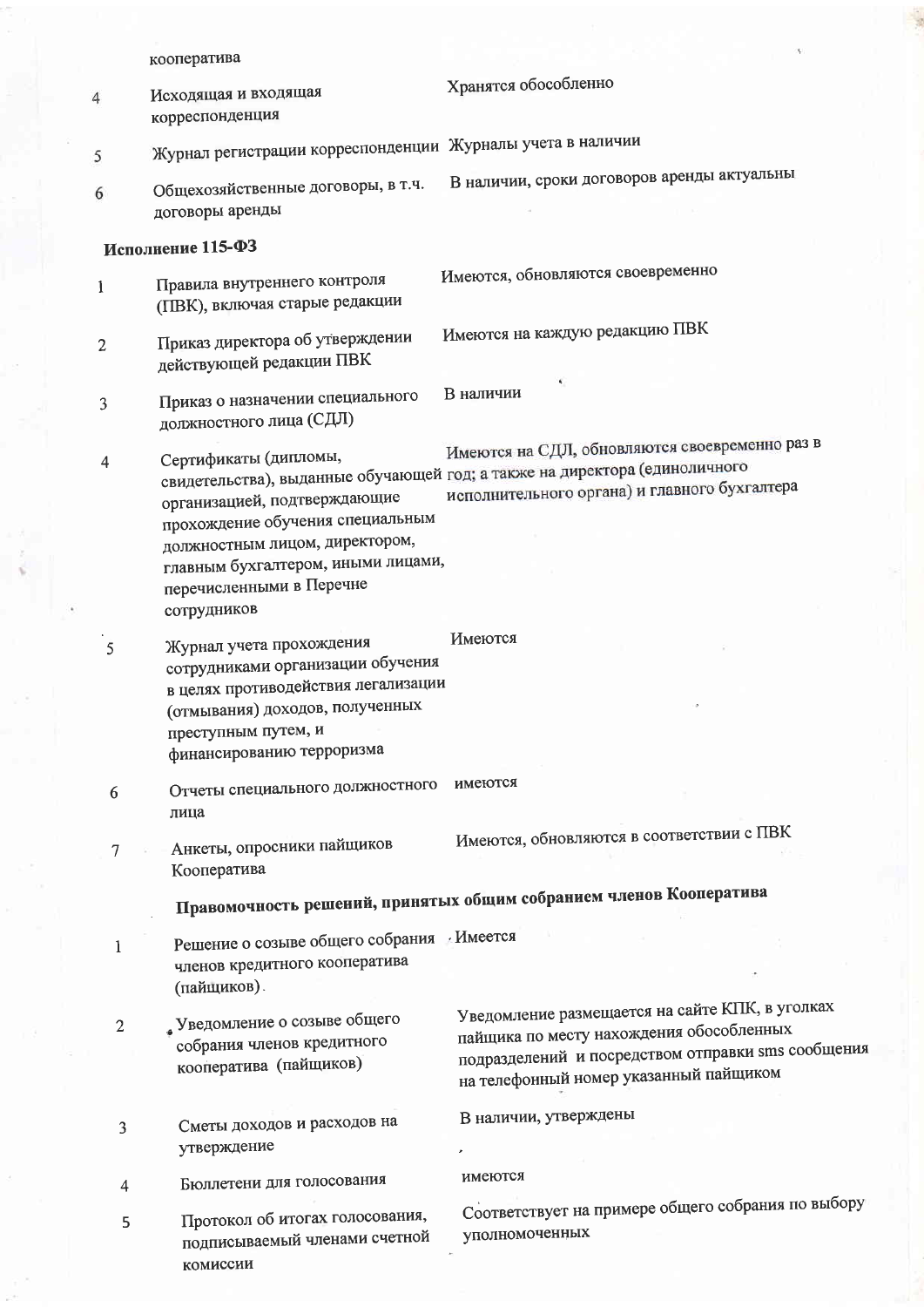## Правомочность решений, принятых органами управления КПК на предмет соответствия Уставу, внутренним документам и решениям общего собрания

Протоколы заседания Правления

проводятся  $\mathbf{c}$ правления Заселания правления, вопросам  $\mathbf{K}$ периодичностью, отраженным в протоколам относятся

Кооператива  $\mathbf{M}$ члены принятие  $\overline{B}$ 1. исключение из членов Кооператива;

> ведение реестра членов Кооператива,  $2.$

подготовки Обшего  $3<sup>1</sup>$ осуществление собрания,

формирование повестки Общего собрания,  $\overline{4}$ . направление уведомлений о его созыве, определение формы проведения Общего собрания;

определение порядка ознакомления с  $5.$ информацией, необходимой для проведения Общего собрания;

формировании, Принятие решений  $\mathbf{o}$  $6<sub>1</sub>$ слиянии, разъединении и прекращении деятельности кооперативных участков;

предложение и утверждение кандидатов в 7. уполномоченные кооперативных участков;

правил соблюдения И 8. обеспечение установленных деятельности, стандартов саморегулируемой организацией, членом которой является Кооператив. Определение, утверждение и контроль за соблюдением внутренних стандартов операционного и финансового мониторинга, кредитной параметров сберегательных программ, политики, социальной стабильности и оценки финансовой отчетности  $\overline{10}$ учета  $\mathbf{M}$ эффективности, программам Кооперативом осуществляемым финансовой взаимопомощи

принятие решений о формировании и 9. использовании средств резервного фонда;

10. утверждение, назначение и пересмотр процентных ставок по займам и личным сбережениям, иных обязательств по условиям пользования займами за счет средств фонда финансовой взаимопомощи;

проведение организационной работы с 11. членами Кооператива, издание в пределах своей компетенции решений и распоряжений, обязательных для исполнения членами Кооператива;

контроля осуществление текущего  $12.$ целевого использования полученных средств;

13. управление средствами фонда финансовой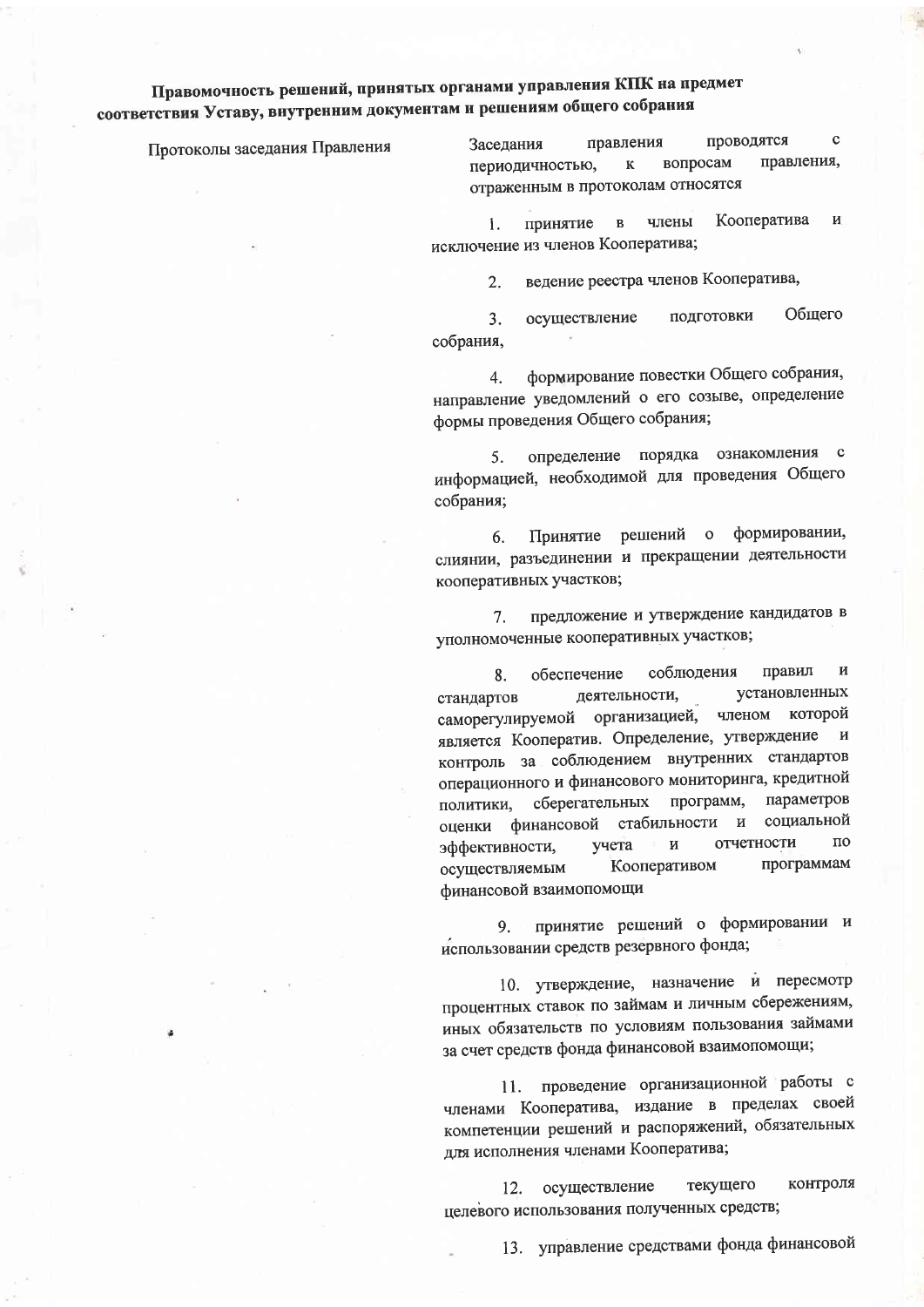взаимопомощи, целевых фондов и резервов,

14. предварительное согласование материалов годовой финансовой и внутренней аналитической отчетности, выносимых на утверждение Общего собрания пайщиков;

15. принятие решений о перераспределении направлений сметных расходов;

взносов  $\mathbf{M}$ паевых 16. инвентаризация сбережений, утверждение сметы доходов и расходов и отчетов о ее исполнении, принятие решений о перераспределении направлений сметных расходов, сбережений, паенакоплений И инвентаризация принятие решений о дебетовании из паенакоплений и личных сбережений пайщиков в счет погашения при пайшика задолженности просроченной прекращении его членства в Кооперативе;

создании решений  $\mathbf{o}$ 17. Принятие обособленных подразделений Кооператива, а также о прекращении их деятельности

положений, внутренних 18. утверждение решение об утверждении которых не отнесено к исключительной компетенции Общего собрания;

19. принятие решения об одобрении сделок предусмотренных случаях, Кооператива  $\overline{B}$ действующим законодательством.

представление на 20. Разработка  $\overline{\mathbf{M}}$ утверждение Общим собранием пайщиков внутренних нормативных документов Кооператива

 $\mathbf c$ вопросов, связанных иных решение 21. управлением Кооперативом, в промежутках между Общими собраниями.

Протоколы заседаний Ревизионной Заседания ревизионной комиссии проводятся по производственной необходимости на утверждения комиссии согласия или отказа предоставления займа лицам,

избранным или назначенным в органы Кооператива, а также раз в год как проверка деятельности кооператива по итогам года;

Исполнение нормативов финансовой устойчивости кредитного кооператива (190-ФЗ)

Соблюдение КПК Установленных нормативов на основании бухгалтерской отчетности, оборотносальдовых ведомостей (годовых и квартальных)

1. Финансовый норматив соотношения 40.89 величины резервного фонда кредитного кооператива и общего размера задолженности по сумме основного долга, образовавшейся в связи с привлечением кредитным кооперативом денежных средств от членов кредитного кооператива (пайщиков), (ФН1)

Соответствует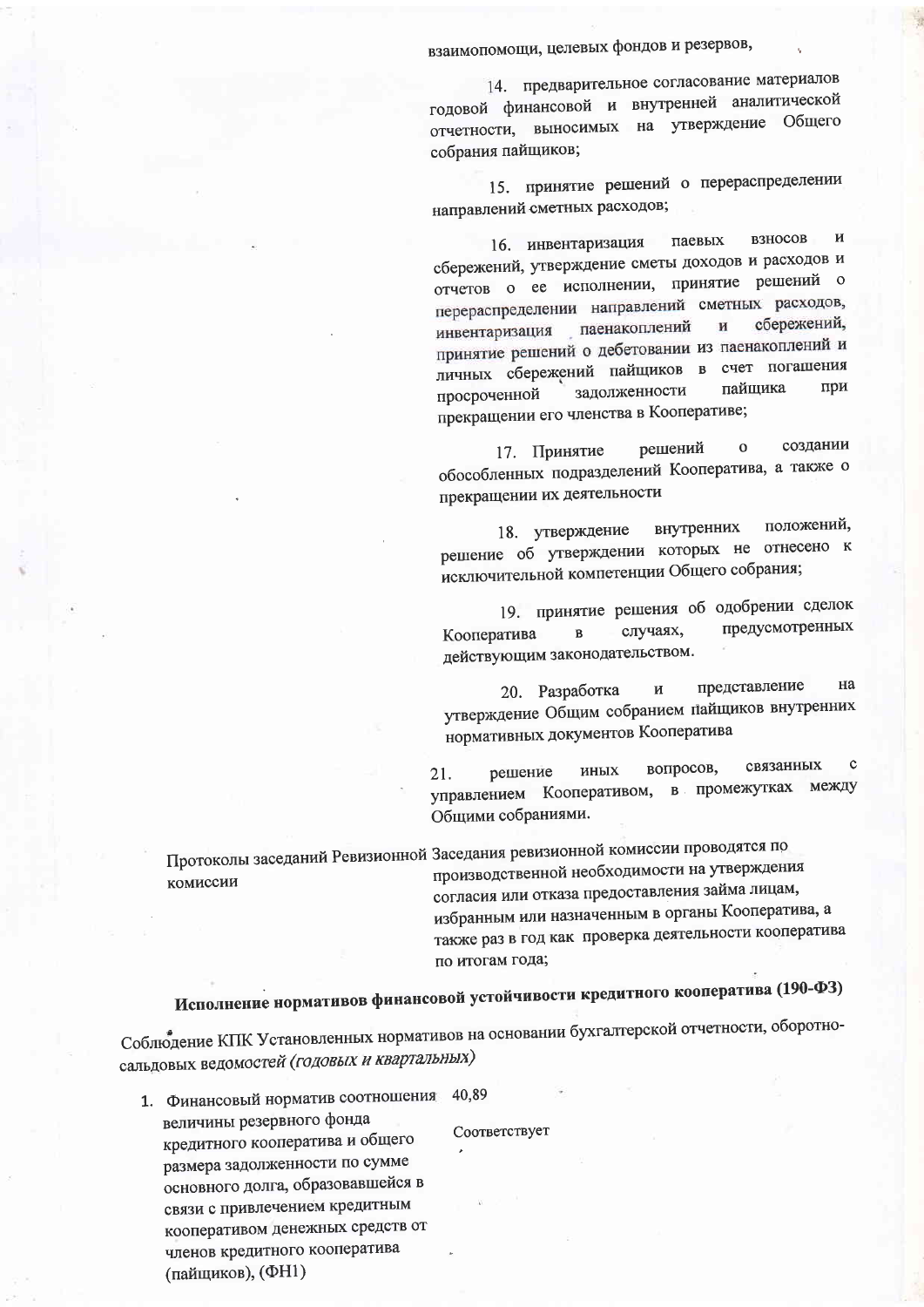- 2. Финансовый норматив соотношения 9,54 размера задолженности по сумме основного долга, образовавшейся в связи с привлечением денежных средств от одного члена кредитного кооператива (пайщика) и (или) нескольких членов кредитного кооператива (пайщиков), являющихся аффилированными лицами, и общего размера задолженности по сумме основного долга, образовавшейся в связи с привлечением кредитным кооперативом денежных средств от членов кредитного кооператива (пайщиков) (ФН2)
- 3. Финансовый норматив соотношения 6.83 размера задолженности по сумме основного долга, образовавшейся в связи с предоставлением займа (займов) одному члену кредитного кооператива (пайщику) и (или) нескольким членам кредитного кооператива (пайщикам), являющимся аффилированными лицами, и общего размера задолженности по сумме основного долга, образовавшейся в связи с предоставлением займов кредитным кооперативом, (ФНЗ)
	- 4. Финансовый норматив соотношения 13,30 величины паевого фонда кредитного кооператива и размера задолженности Соответствует по сумме основного долга, образовавшейся в связи с привлечением кредитным кооперативом денежных средств от членов кредитного кооператива (пайщиков), (ФН4)
	- 5. Финансовый норматив соотношения задолженности по сумме основного долга, образовавшейся в связи с привлечением кредитным кооперативом займов и кредитов от юридических лиц, не являющихся его членами (пайщиками), и общего размера задолженности по сумме основного долга, образовавшейся в связи с привлечением кредитным кооперативом денежных средств от членов кредитного кооператива (пайщиков) (ФН5)

### Не рассчитывается

Соответствует

### Соответствует